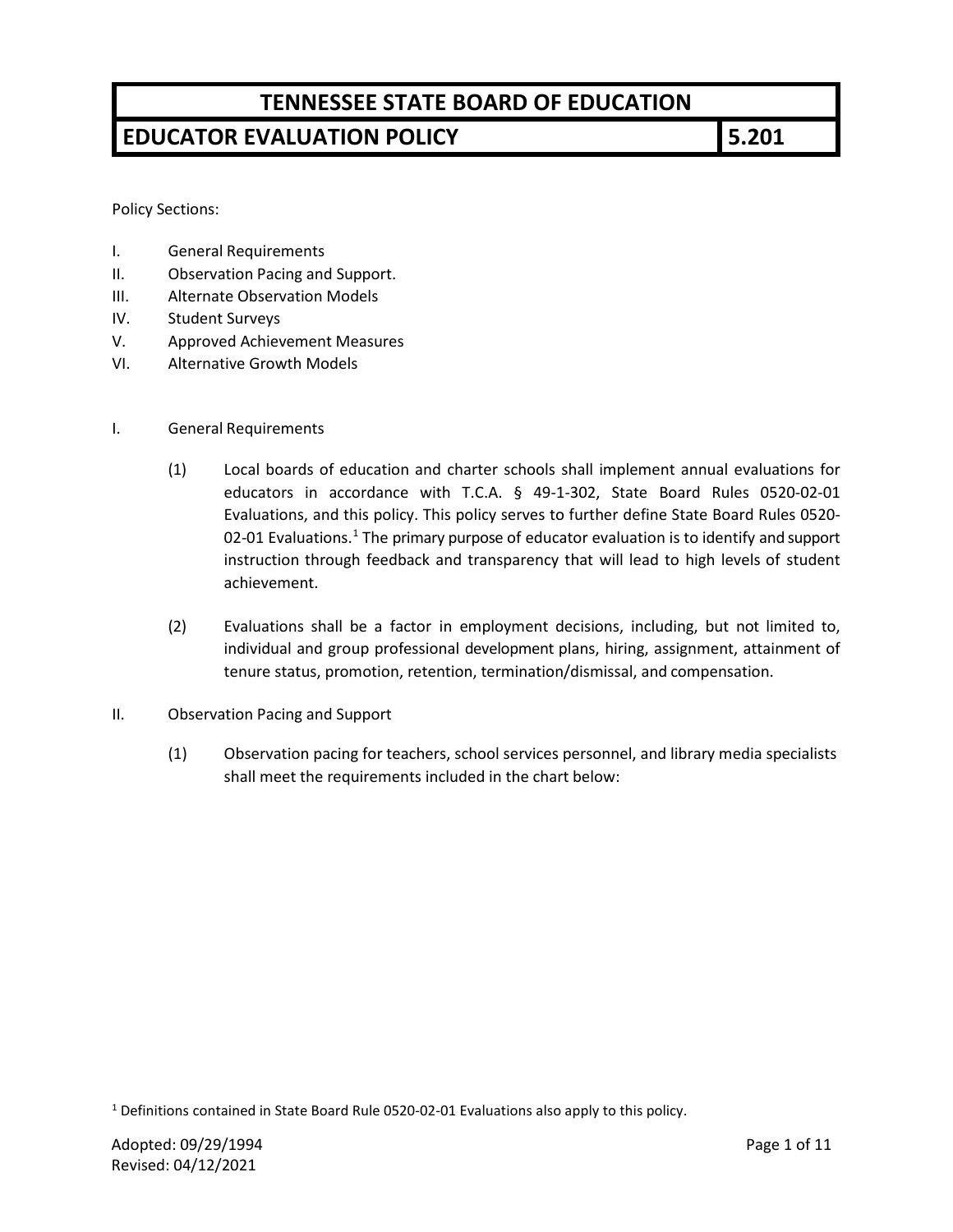#### **EDUCATOR EVALUATION POLICY 5.201**

| Licensure<br><b>Status</b> | <b>Previous</b><br>Year<br><b>Individual</b><br><b>Growth or</b><br><b>Level of Overall</b><br>Effectiveness <sup>2</sup> | <b>Minimum Required</b><br>Observations*                                                                                                        | <b>Minimum Required</b><br><b>Observations per</b><br>Domain* | <b>Minimum</b><br>Number of<br><b>Minutes per</b><br><b>School Year</b> |
|----------------------------|---------------------------------------------------------------------------------------------------------------------------|-------------------------------------------------------------------------------------------------------------------------------------------------|---------------------------------------------------------------|-------------------------------------------------------------------------|
| Practitioner               | Levels 1-4                                                                                                                | All domains observed, with a<br>minimum of three (3) domains<br>observed in each semester and<br>a minimum of three (3) formal<br>observations. | 3 Instruction<br>2 Planning<br>2 Environment                  | 90 minutes                                                              |
|                            | Level 5                                                                                                                   | One (1) formal observation<br>covering all domains first<br>semester; two (2) walk-<br>throughs second semester.                                | 1 Instruction<br>1 Planning<br>1 Environment                  | 60 minutes                                                              |
| Professional               | Level 1                                                                                                                   | All domains observed, with a<br>minimum of three (3) domains<br>observed in each semester and<br>a minimum of three (3) formal<br>observations. | 3 Instruction<br>2 Planning<br>2 Environment                  | 90 minutes                                                              |
|                            | Levels 2-4                                                                                                                | All domains observed with a<br>minimum of two (2) domains<br>observed in each semester and a<br>minimum of two (2) formal<br>observations.      | 2 Instruction<br>1 Planning<br>1 Environment                  | 60 minutes                                                              |
|                            | Level 5                                                                                                                   | One (1) formal observation<br>covering all domains first<br>semester; two (2) walk-throughs<br>second semester.                                 | 1 Instruction<br>1 Planning<br>1 Environment                  | 60 minutes                                                              |

<sup>2</sup> LEAs may elect to base pacing on a teacher's previous year individual growth or on level of overall effectiveness, pursuant to local policy.

- (2) An LEA or charter school using the TEAM model may choose to allow observers to combine domains during classroom observations provided the requisite minimum time, semester, distribution, and notice (announced versus unannounced) are met.
- (3) The number of required observations for educators who received a partial year exemption (PYE) in the previous year, shall be determined by their performance level in the school year immediately preceding the PYE year.
- (4) Any non-PYE educator without an LOE in the previous year shall have the maximum number of observations conducted based on the educator's license type. Educators who choose to nullify their LOE score for the 2020-21 school year may use their most recently available LOE score for the purposes of determining observation pacing for the 2021-22 school year only.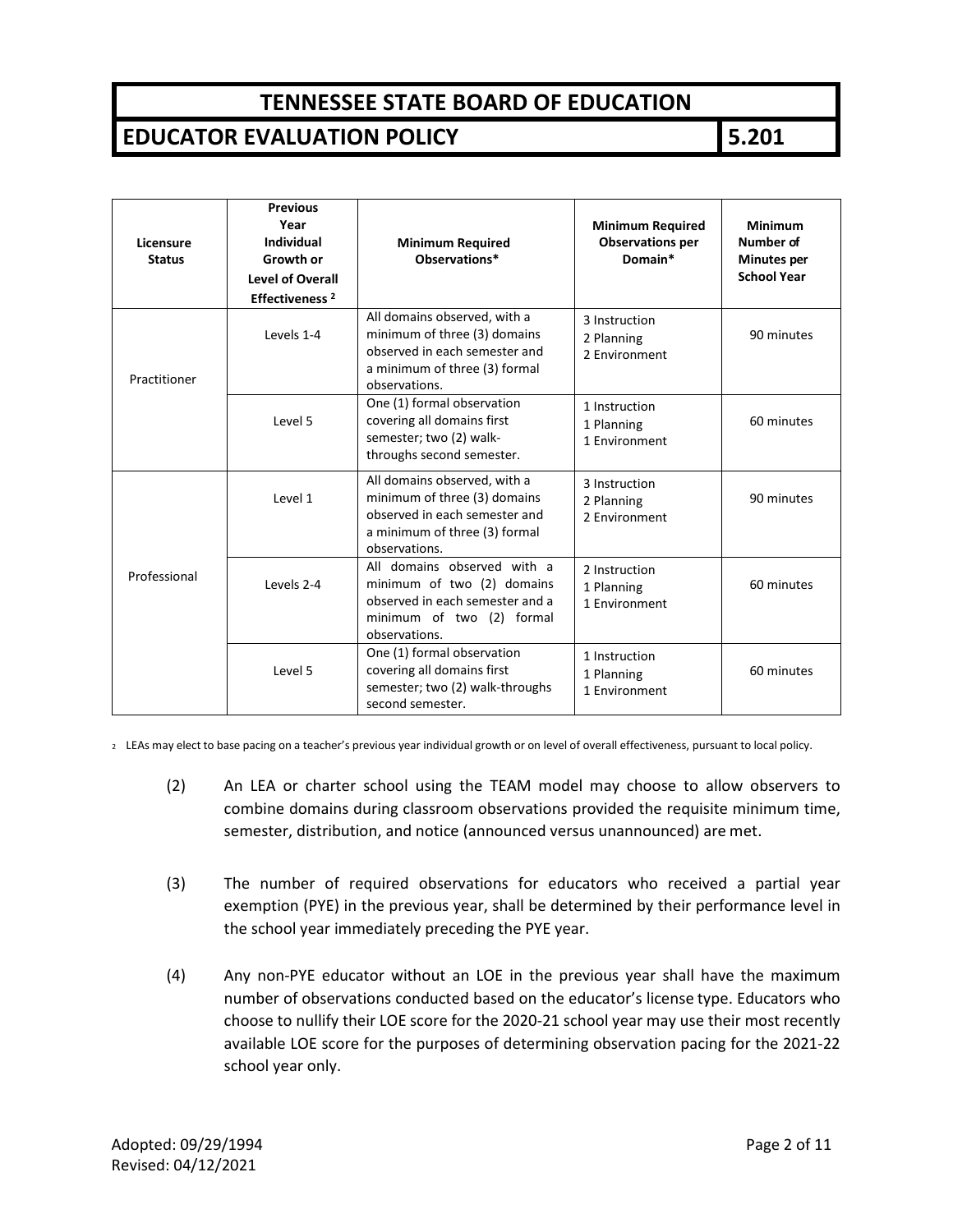#### **EDUCATOR EVALUATION POLICY 5.201**

- (5) Educators who receive an LOE score for the 2020-21 school year shall receive the maximum number of professional development points (PDPs) available to educators at the assigned school for the 2020-21 school year only, regardless of whether an educator chooses to nullify their 2020-21 LOE score. PDPs for these educators shall be assigned as follows:
	- (a) Educators employed in a non-priority or non-focus school for the 2020-21 school year shall receive 20 PDPs.
	- (b) Educators employed in a priority or focus school for the 2020-21 school year shall receive 25 PDPs.
- (6) School administrators shall have at least two (2) onsite observations annually, conducted by the director of schools or designee. The evaluation process for school administrators shall align to the Tennessee Instructional Leadership Standards Policy 5.106 including, but not limited to a review of the quality of the school administrators' implementation of teacher evaluations, and school climate and/or teaching and learning conditions surveys.

The Department of Education shall monitor observation scores each year and ensure consistent application of observation standards across districts pursuant to State Board Evaluations Rule 0520-02-01. In the event that the average of all teacher observation scores assigned by an observer differs by three (3) or more from the average student growth score for the same group of teachers, those results may be considered outside the acceptable range of alignment for observers. The top ten percent (10%) of schools with observers whose observation trends fall outside the acceptable range of results may be required to participate in additional training and support as determined by the Department. Training and support provided by the Department shall not require or imply that individual observation results must align with TVAAS growth data.

#### III. Alternate Observation Models

(1) In lieu of the state observation model (TEAM), LEAs and state special schools may select an alternate observation model from a State Board-approved list pursuant to State Board Educator Evaluation Rule 0520-02-01. Public charter schools or charter management organizations, if applicable, may select the state observation model, an alternate observation model approved by the State Board for LEAs, or a charter school alternate observationmodel from a State Board-approved list (Appendix A) pursuant to State Board Evaluations Rule 0520-02-01.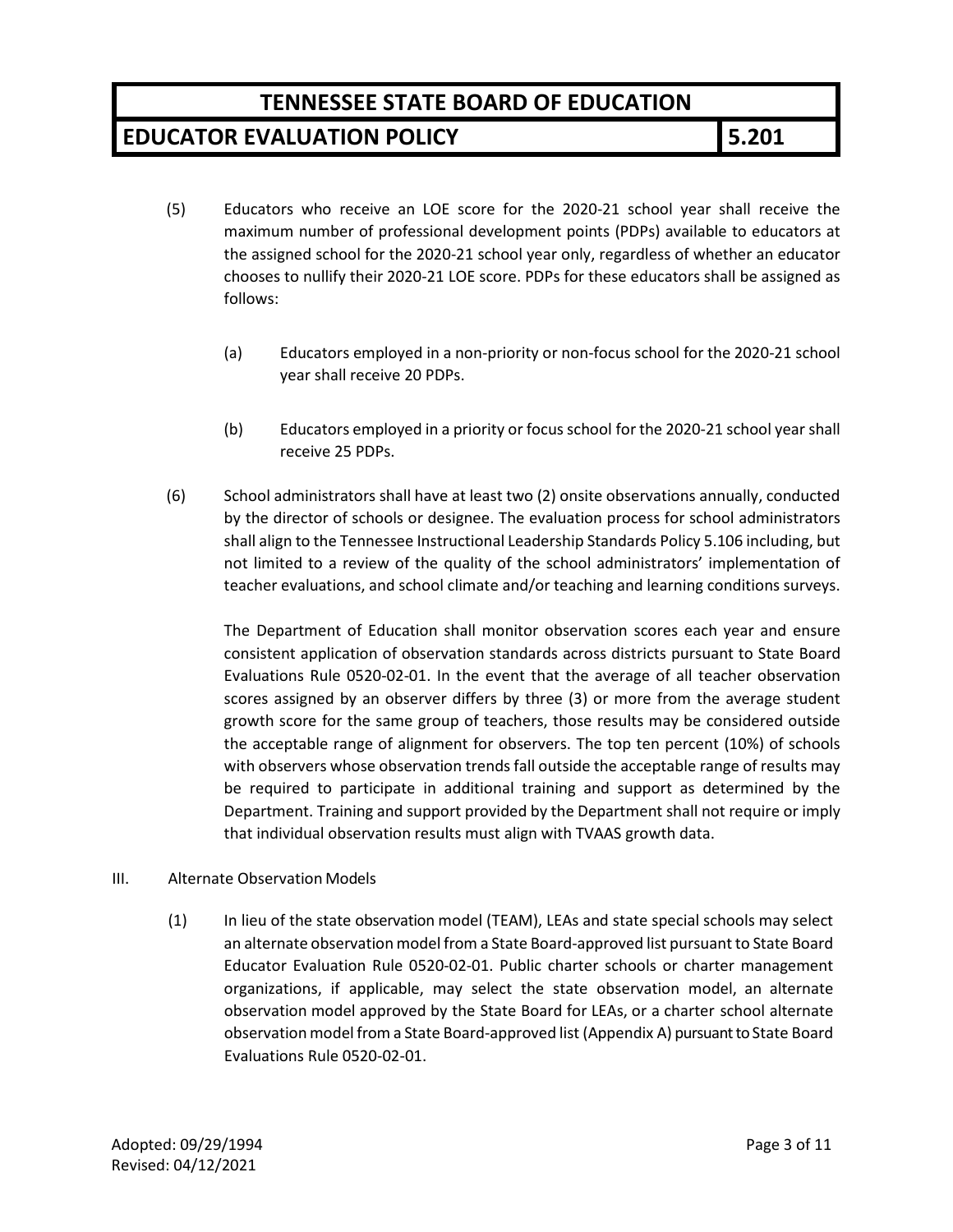## **EDUCATOR EVALUATION POLICY 5.201**

- (2) The list of currently approved alternate observation models for LEAs, state special schools, and charter schools includes:
	- (a) The Teacher Instructional Growth for Effectiveness and Results (TIGER)
	- (b) Project COACH
	- (c) Teacher Effectiveness Model(TEM)
	- (d) Classroom Assessment Scoring System (CLASS) (for pre-K only)
- (3) The list of currently approved alternate school administrator observation models includes:
	- (a) Project COACH Administrator
- (4) Any evaluation model from which results will be counted as professional development points for purposes of licensure renewal or advancement shall be approved by the State Board.
- IV. Student Surveys
	- (1) LEAs and charter schools may use a State Board-approved student survey instrument weighted in accordance with the approved observation model.
	- (2) Currently approved student survey instruments are:
		- (a) Tennessee School Climate Survey
		- (b) Tripod Survey
		- (c) My Student Survey
		- (d) Panorama
	- (3) Additional surveys instruments may be granted approval by the State Board for use as part of an approved evaluation model via the following process:

**Step 1:** Potential vendor secures an LEA to pilot their instrument.

**Step 2:** Vendor works with the Department of Education to determine the appropriate number of survey administrations and/or pilot participants.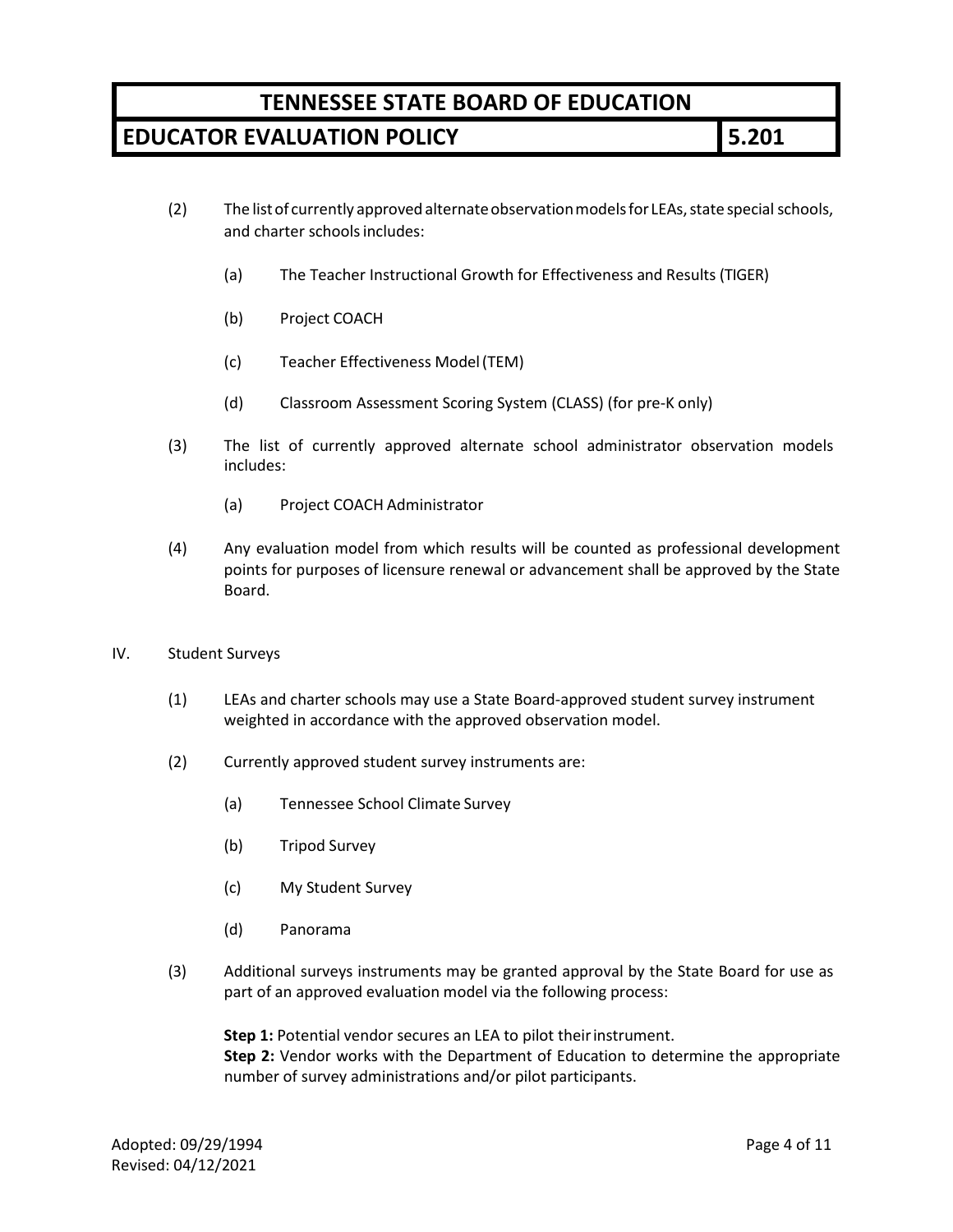#### **EDUCATOR EVALUATION POLICY 5.201**

**Step 3:** Vendor shares data generated from the pilot with the Department of Education foranalysis.

**Step 4:** Vendor proposes rating scale based on pilot data.

**Step 5:** The Department of Education reviews the instrument, rating scale, and analyzes pilot data.

**Step 6:** The Department of Education recommends survey vendors to State Board of Education for final approval.

**Step 6:** LEAs may use the survey instrument for evaluative purpose in the following schoolyear.

- V. Approved Achievement Measures
	- (1) Appendix B contains a list of approved achievement measures.
	- (2) Teachers assigned to two (2) schools may select the appropriate school-wide score for the school at which they spend the majority of their time. Teachers assigned to three (3) or more schools may select system- wide state assessment measures or system wide overall TVAAS measures. A feeder/custom option is available for all overall TVAAS measures.
	- (3) For classroom, grade, or school-level state assessments, teachers assigned to two (2) schools may select the appropriate school-wide score for the school at which they spend the majority of their time. Teachers assigned to multiple schools may also select systemwide overall TVAAS measures. A feeder/Custom option is available for these measures.
	- (4) All early grades TVAAS composites include grade 3 TVAAS data and are available in districts that have administered the grade 2 assessment to their current third  $(3<sup>rd</sup>)$  grade students. Additionally, districts must continue to administer the optional second  $(2^{nd})$ grade assessment to their current second  $(2^{nd})$  grade students in order to generate an early grades composite in any given year.
	- (5) For any off the shelf measure used for pre-K, the district should at least measure the standards that are aligned to TN-ELDS. It is suggested that standards in each math cluster and all ELA standards be measured.
	- (6) Achievement measure choices for specific grade levels and/or content are dependent upon the assessments given each year.
	- (7) For high school level TVAAS composites, Teachers may select the appropriate school- or system-wide measure.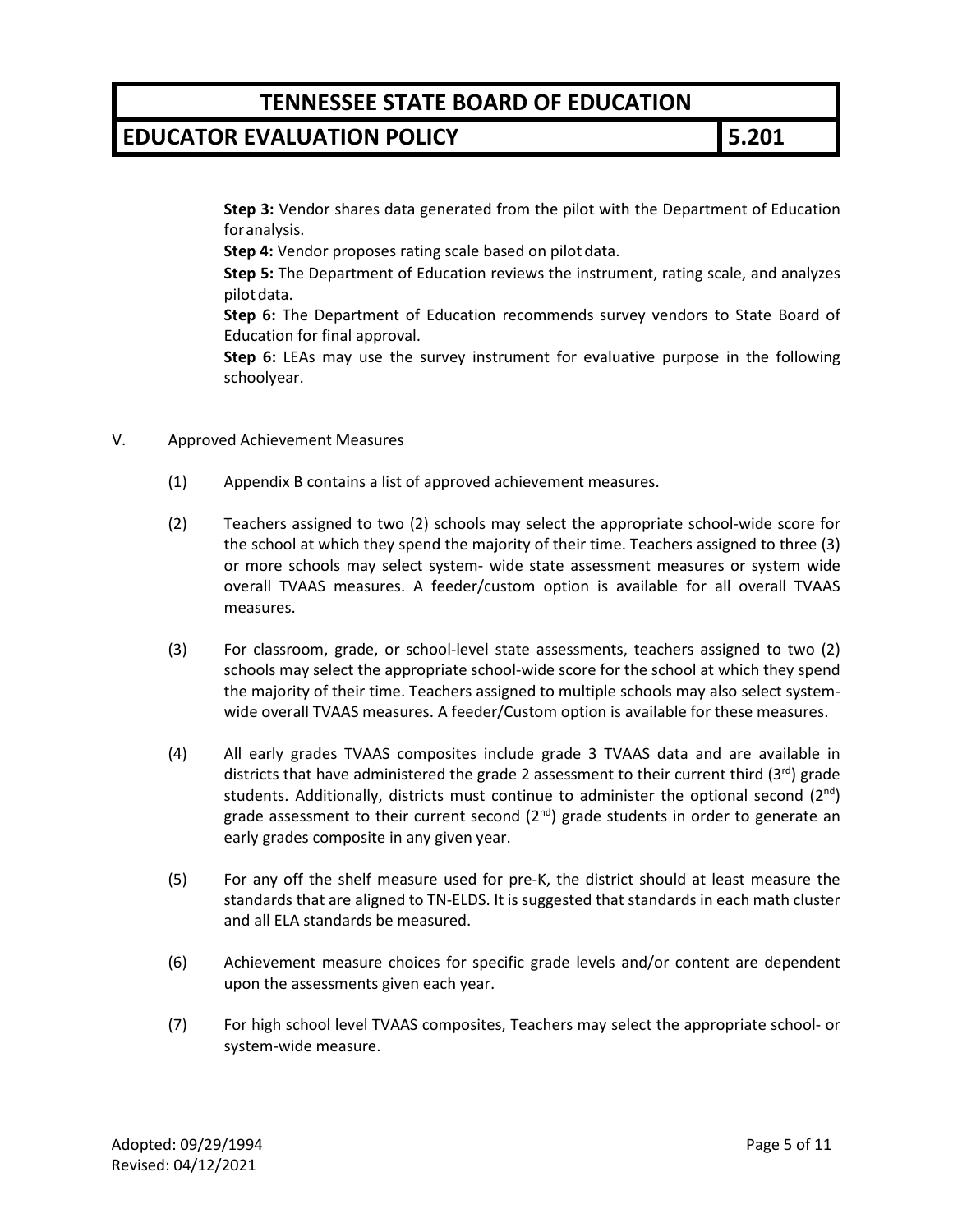### **EDUCATOR EVALUATION POLICY 5.201**

#### VI. Alternative Growth Models

- (1) Pursuant to T.C.A. § 49-1-302 and State Board Evaluations Rule 0520-02-01-.03, for teachers and other educators who do not have individual TVAAS scores, LEAs may choose from an alternative student growth model approved by the State Board of Education in accordance with this policy.
- (2) In order to implement one of the TEAM student growth portfolio models, LEAsshall:
	- (a) Assign a district TEAM portfolio lead to maintain accurate teacher rosters, distribute portfolio-related information and resources, monitor and support timely portfolio submissions for all teachers, and ensure portfolio peer reviewing;
	- (b) Assign a technology lead to provide local platform support;
	- (c) Select and provide TEAM portfolio reviewers in each content area; and
	- (d) Ensure all TEAM portfolio reviewers are trained and certified by the Department to assess student growth according to the portfolio model.
- (3) Failure to submit a portfolio shall result in an incomplete evaluation record for the school year, and no level of overall effectiveness (LOE) shall be calculated.
- (4) The following portfolio models have been approved for use by LEAs:
	- (a) Fine Arts TEAM Portfolio Model
	- (b) World Languages TEAM Portfolio Model
	- (c) Physical Education TEAM Portfolio Model
	- (d) Pre-K/Kindergarten TEAM Portfolio Model
	- (e) First grade TEAM Portfolio Model
	- (f) Second grade TEAM Portfolio Model
- (5) Pursuant to T.C.A. § 49-6-105(e)(1) and State Board Rule 0520-02-01-.03, LEAs that receive pre- Kindergarten program approval under T.C.A. §§ 49-6-103 - 49-6-110 shall utilize the pre- K/Kindergarten growth portfolio model approved by the State Board of Education, or a comparable alternative measure of student growth approved by the State Board of Education and adopted by the LEA, in the evaluation of pre-Kindergarten and Kindergarten teachers.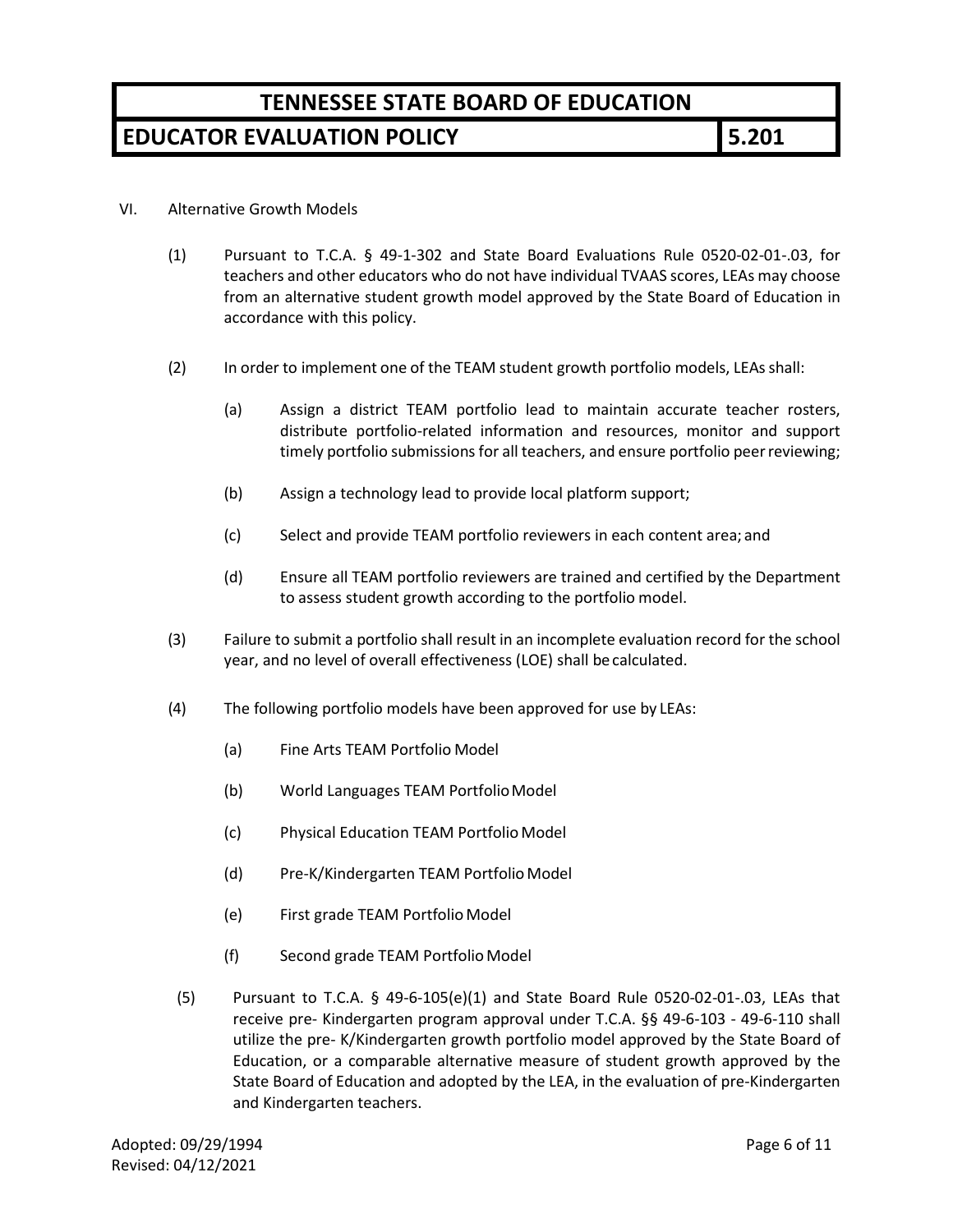### **EDUCATOR EVALUATION POLICY 5.201**

- (6) In order for an alternative growth measure for pre- Kindergarten and/or Kindergarten to be considered for conditional approval by the Commissioner, the measure must:
	- (a) Be nationally normed;
	- (b) Be evidence-based;
	- (c) Be available in both mathematics and/or English language arts;
	- (d) Have the ability to evaluate all students in pre-Kindergarten and/or Kindergarten;
	- (e) Produce results that represent student growth, not student achievement; and
	- (f) Produce results that can be scaled to differentiate performance into five (5) effectiveness groups in accordance with the guidelines developed by the Department.
- (7) In addition to the requirements under paragraph (2), each proposed alternative student growth measure shall, at a minimum, be evaluated by the Department for:
	- (a) Purpose or intended use;
	- (b) Alignment to the Tennessee academic standards;
	- (c) Frequency of administration during a school year; and
	- (d) Modality.
- (8) Following the one-year pilot, the Commissioner may recommend to the State Board that the alternate growth measure be approved for continued use. Such recommendation shall be based on the expectations for alternate growth measures set out in paragraphs (2) and (3) of this section.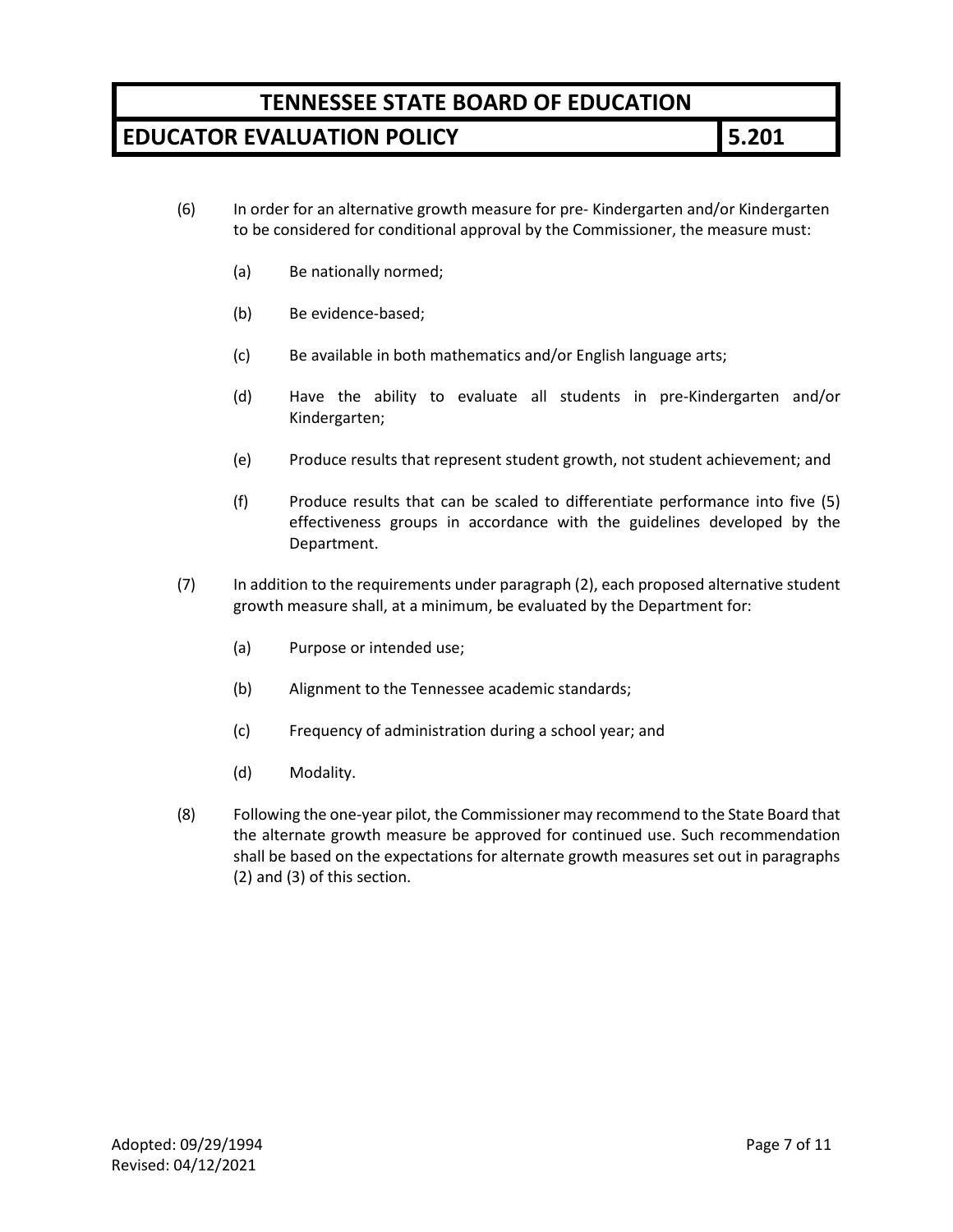

# **Appendix A: Charter School Approved Alternate Observation Models**

| <b>Approved Model</b>                                                | <b>Charter Management</b><br>Organization(s) or | <b>First Implementation</b><br>Year |
|----------------------------------------------------------------------|-------------------------------------------------|-------------------------------------|
| Aspire Tennessee Teacher                                             | <b>Aspire Public Schools</b>                    | 2019-20                             |
| <b>Observation Model</b>                                             |                                                 |                                     |
| <b>College Ready Teaching Framework</b>                              | Green Dot                                       | 2019-20                             |
| <b>Commitment to Continuous Growth</b><br>(CCG)                      | Valor Collegiate Academies                      | 2019-20                             |
| <b>Compass Community Schools Teacher</b><br><b>Observation Model</b> | <b>Compass Community Schools</b>                | 2019-20                             |
| Cornerstone Prep Teacher Observation<br>Model                        | Cornerstone Prep                                | 2019-20                             |
| EEP Teacher Development Model                                        | <b>East End Preparatory School</b>              | 2019-20                             |
| <b>Explore Community Schools</b><br><b>Observation Model</b>         | <b>Explore Community Schools</b>                | 2019-20                             |
| Framework for Effective Instruction<br>and Practice (FEIP)           | <b>STEM Prep Academy</b>                        | 2019-20                             |
| Freedom Prep Teacher Observation<br>Framework                        | Freedom Prep                                    | 2019-20                             |
| <b>GCS Instructional Essentials</b>                                  | <b>Gestalt Community Schools</b>                | 2019-20                             |
| High Quality Teaching Initiative (HQTI)                              | Pathways in Education                           | 2019-20                             |
| Intrepid Teacher Observation Model                                   | Intrepid College Prep                           | 2019-20                             |
| KIPP Nashville Instructional Excellence<br>Model                     | <b>KIPP Nashville</b>                           | 2019-20                             |
| Nashville Classical Teacher<br><b>Observation Model</b>              | <b>Nashville Classical</b>                      | 2019-20                             |
| <b>Purpose Preparatory Evaluation Rubric</b>                         | <b>Purpose Preparatory Academy</b>              | 2019-20                             |
| RePublic Educator Evaluation System<br>(REES)                        | <b>RePublic Schools</b>                         | 2019-20                             |
| <b>Revolutionary Teaching</b>                                        | Soulsville Charter                              | 2019-20                             |
| Rocketship Public Schools Teaching<br><b>Performance Rubrics</b>     | Rocketship Public Schools                       | 2019-20                             |
| <b>Strive Teacher Observation Model</b>                              | <b>Strive Collegiate Academy</b>                | 2019-20                             |
| The New Teacher Project (TNTP)<br><b>Observation Rubric</b>          | <b>Memphis Scholars</b>                         | 2019-20                             |
| <b>Teacher Development and Evaluation</b>                            | <b>Emerald Charter Schools</b>                  | 2020-21                             |
| <b>GCS Leverage Leadership Principal</b><br><b>Evaluation Rubric</b> | <b>Gestalt Community Schools</b>                | 2020-21                             |
| Green Dot Public Schools TN School Leader<br>Evaluation              | Green Dot                                       | 2020-21                             |
| <b>Principal Evaluation Framework</b>                                | Freedom Preparatory Charter<br>Schools          | 2020-21                             |
| <b>Capstone Education Observation Model</b>                          | Capstone                                        | 2020-21                             |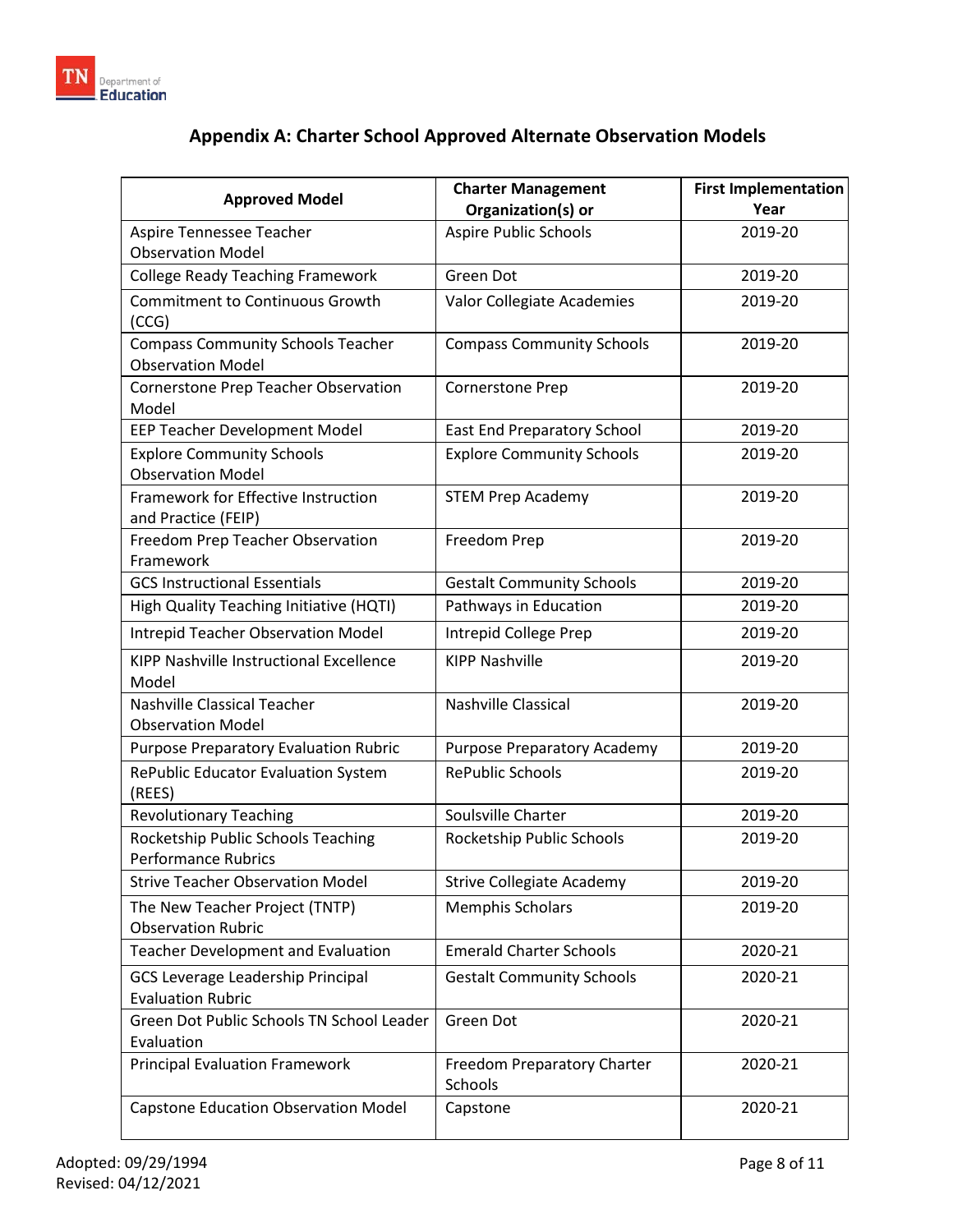

#### **Appendix B:**

#### **Approved Achievement Measures**

Additional guidance regarding the achievement measure selection process can be found on the TEAM website. The Department shall continually monitor and make recommendations to the State Board for revising the menu of achievement measures based on increasing availability of higher quality measures of performance.

<span id="page-8-0"></span>

| Elementary and Middle School Teachers (pre-K-8)             |                                    |                                    |                                   |  |
|-------------------------------------------------------------|------------------------------------|------------------------------------|-----------------------------------|--|
| State Assessments: Classroom, Grade, or School-level        |                                    |                                    |                                   |  |
| Grade 2 Success Rate                                        | Grade 2 ELA Success Rate           | Grade 2 Math Success Rate          | Grades 3-8 Success Rate*          |  |
| Grades 3-8 ELA Success Rate*                                | Grades 3-8 Math Success Rate*      | Grades 3-8 Science Success         | Grades 3-8 Social Studies         |  |
|                                                             |                                    | Rate                               | Success Rate*                     |  |
| <b>EOC Success Rate*</b>                                    | <b>EOC Algebra I or II Success</b> | EOC Geometry Success Rate*         | EOC Integrated Math I, II, or III |  |
|                                                             | Rate *                             |                                    | Success Rate*                     |  |
| <b>EOC English I or II Success Rate</b>                     | <b>MSAA</b>                        | <b>TCAP-Alt</b>                    | <b>WIDA ACCESS</b>                |  |
| TVAAS Composites: School Level                              |                                    |                                    |                                   |  |
| Overall                                                     | Literacy                           | Literacy and Numeracy              | Numeracy                          |  |
| <b>Social Studies</b>                                       | Science                            | <b>EOC Numeracy</b>                | Early Grades (Grade 3) Overall    |  |
| Early Grades (Grade 3) Literacy                             | Early Grades (Grade 3) Literacy    | Early Grades (Grade 3)             | Early Grades (Grade 3) Science    |  |
|                                                             | and Numeracy                       | Numeracy                           |                                   |  |
| Early Grades (Grade 3) Social                               | TCAP (Grades $4 - 8$ ) Overall     | TCAP (Grades $4-8$ ) Literacy      | TCAP (Grades $4-8$ ) Literacy     |  |
| <b>Studies</b>                                              |                                    |                                    | and Numeracy                      |  |
| TCAP (Grades $4-8$ ) Numeracy                               | TCAP (Grades $4-8$ ) Science       | TCAP (Grades $4-8$ ) Social        | TCAP (Grades 4 - 8)/EOC           |  |
|                                                             |                                    | <b>Studies</b>                     | Overall                           |  |
| TCAP (Grades $4 - 8$ )/EOC                                  | TCAP (Grades $4 - 8$ )/EOC         | TCAP (Grades $4 - 8$ )/EOC         | TCAP (Grades 4 - 8)/EOC Social    |  |
| Literacy                                                    | Literacy and Numeracy              | Numeracy                           | <b>Studies</b>                    |  |
| Off-the-Shelf Assessments                                   |                                    |                                    |                                   |  |
| <b>ACT As[ore</b>                                           | AIMSweb                            | Children's Progress Academic       | Classworks                        |  |
|                                                             |                                    | Assessment                         |                                   |  |
| Connect 4 Learning-Formative                                | Developmental Reading              | <b>DIBELS</b>                      | Discovery Ed/ThinkLink            |  |
| Assessment <sup>2</sup>                                     | Assessment (DRA)                   |                                    |                                   |  |
| EasyCBM Fast                                                | Fountas-Pinell                     | <b>GOLD Assessment</b>             | <b>Houghton Mifflin Harcourt</b>  |  |
|                                                             |                                    |                                    | Early Childhood Inventory (Big    |  |
|                                                             |                                    |                                    | Day)                              |  |
| iReady                                                      | iStation                           | Kindergarten Readiness             | Learning.com                      |  |
| Limelight                                                   | Linguafolio                        | <b>MAP</b>                         | Michigan Model                    |  |
| <b>NOELLA</b>                                               | Oregon Project                     | PowerSchool                        | Reading Recovery: Observation     |  |
|                                                             |                                    |                                    | Survey of Early Literacy          |  |
|                                                             |                                    |                                    | Achievement                       |  |
| Scholastic Suite of                                         | <b>STAMP</b>                       | <b>STAR Early Literacy</b>         | <b>STAR Math</b>                  |  |
| Assessments                                                 |                                    |                                    |                                   |  |
| <b>STAR Reading</b>                                         | Study Island                       | Terranova                          | Voyager                           |  |
| Achievement Measure Selections: High School Teachers (9-12) |                                    |                                    |                                   |  |
| State Assessments: Classroom, Grade, or School-Level        |                                    |                                    |                                   |  |
| <b>EOC Algebra I or II Success</b>                          | <b>EOC Biology Success Rate*</b>   | <b>EOC English I or II Success</b> | EOC Geometry I Success Rate*      |  |
| Rate*                                                       |                                    | Rate*                              |                                   |  |
| EOC Integrated Math I, II, or III                           | EOC US History Success Rate*       | <b>MSAA</b>                        | <b>TCAP-Alt</b>                   |  |
| Success Rate*                                               |                                    |                                    |                                   |  |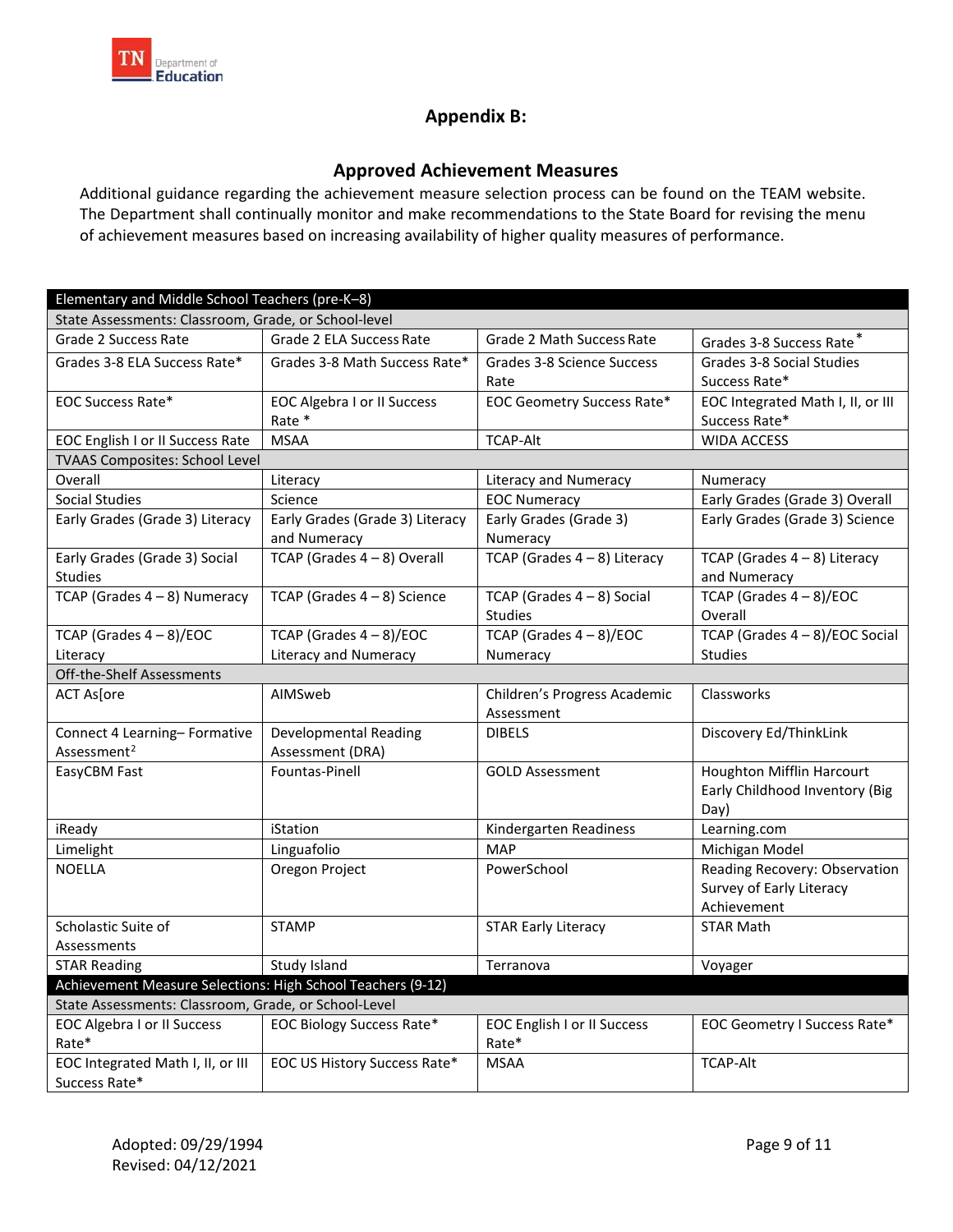

| <b>WIDA Access</b>                                           |                                       |                                  |                                    |
|--------------------------------------------------------------|---------------------------------------|----------------------------------|------------------------------------|
| TVAAS Composites: School-level                               |                                       |                                  |                                    |
| Overall                                                      | Literacy                              | Literacy and Numeracy            | Numeracy                           |
| <b>Social Studies</b>                                        | Science                               | <b>CTE Concentrator Overall</b>  | <b>CTE Concentrator Literacy</b>   |
| CTE Concentrator Literacy and                                | <b>CTE Concentrator Numeracy</b>      | <b>CTE Concentrator Social</b>   | <b>CTE Students Overall</b>        |
| Numeracy                                                     |                                       | <b>Studies</b>                   |                                    |
| <b>CTE Students Literacy</b>                                 | CTE Students Literacy and             | <b>CTE Students Numeracy</b>     | <b>CTE Students Social Studies</b> |
|                                                              | Numeracy                              |                                  |                                    |
| <b>EOC Overall</b>                                           | <b>EOC Literacy</b>                   | <b>EOC Literacy and Numeracy</b> | <b>EOC Numeracy</b>                |
| <b>EOC Social Studies</b>                                    | <b>EOC Science</b>                    | TCAP (Grades $4 - 8$ )/EOC       | TCAP (Grades $4 - 8$ )/EOC         |
|                                                              |                                       | Overall                          | Literacy                           |
| TCAP (Grades $4 - 8$ )/EOC                                   | TCAP (Grades $4 - 8$ )/EOC            | TCAP (Grades 4 - 8)/EOC Social   | TCAP (Grades $4 - 8$ )/EOC         |
| Literacy and Numeracy                                        | Numeracy                              | <b>Studies</b>                   | Science                            |
| Off-the-Shelf Assessments                                    |                                       |                                  |                                    |
| <b>ACT Aspire</b>                                            | iReady                                | <b>MAP</b>                       | National French Exam               |
| <b>National Greek Exam</b>                                   | National Latin Exam                   | National Spanish Exam            | <b>Precision Measurement</b>       |
|                                                              |                                       |                                  | Instruments (PMI)                  |
| <b>STAR Math</b>                                             | <b>STAR Reading</b>                   |                                  |                                    |
| <b>Graduation Rate</b>                                       |                                       |                                  |                                    |
| <b>ACT/SAT Suite of Assessments</b>                          |                                       |                                  |                                    |
| <b>ACT</b>                                                   | <b>PSAT</b>                           | SAT                              |                                    |
| Early Post-Secondary Exams                                   |                                       |                                  |                                    |
| AP Assessment                                                | Cambridge                             | <b>CLEP</b>                      | <b>IB Assessment</b>               |
| Local Dual Credit                                            | <b>Statewide Dual Credit</b>          |                                  |                                    |
| <b>Industry Certifications by Career Cluster</b>             |                                       |                                  |                                    |
| <b>Advanced Manufacturing</b>                                |                                       |                                  |                                    |
| American Welding Society                                     | AWS SENSE - Advanced Level            | AWS SENSE - Entry Level          | <b>FANUC</b>                       |
| Certified Welder                                             | Welder                                | Welder                           |                                    |
| Level I Siemens Certified                                    | Machining Level I-                    | <b>NCCER Core Curriculum</b>     | OSHA 10                            |
| Mechatronic Systems Assistant                                | Measurement, Materials, and           |                                  |                                    |
|                                                              | <b>Safety Certification (NIMS)</b>    |                                  |                                    |
| OSHA 30 General Industry                                     | <b>Precision Measurement</b>          | Production Certification (CPT)   |                                    |
|                                                              | <b>Instruments Certification</b>      |                                  |                                    |
|                                                              | (includes all subtests)               |                                  |                                    |
| Agriculture, Food, and Natural Resources                     |                                       |                                  |                                    |
| Briggs and Stratton Basic Small   Briggs and Stratton Master |                                       | <b>Commercial Pesticide</b>      | OSHA 10                            |
| <b>Engine Certification</b>                                  | Service Technician                    | Certification - Core (03) (Note: |                                    |
|                                                              |                                       | Must be 18 years old)            |                                    |
| OSHA 30 General Industry                                     | <b>Precision Measurement</b>          | Tennessee Specific Industry      | Tennessee Specific Industry        |
|                                                              | <b>Instruments Certification</b>      | Certification - Animal Science   | Certification - Horticulture       |
|                                                              | (includes all subtests)               |                                  |                                    |
| Architecture and Construction                                |                                       |                                  |                                    |
| AutoCAD                                                      | <b>Certified Solidworks Associate</b> | <b>EPA Section 608 Universal</b> | <b>HVAC Excellence Employment</b>  |
|                                                              |                                       |                                  | <b>Ready Certifications</b>        |
| HVAC Excellence, Heating,                                    | <b>NCCER Carpentry Level One</b>      | <b>NCCER Carpentry Level Two</b> | <b>NCCER Construction</b>          |
| Electrical, Air Conditioning                                 |                                       |                                  | Technology                         |
| Technology (H.E.A.T.)                                        |                                       |                                  |                                    |
| <b>NCCER Core Curriculum</b>                                 | <b>NCCER Electrical Level One</b>     | NCCER Plumbing Level One         | OSHA 10                            |
| OSHA 30 Construction                                         | <b>Precision Measurement</b>          | Universal R-410A                 |                                    |
|                                                              | <b>Instruments Certification</b>      |                                  |                                    |
|                                                              | (includes all subtests)               |                                  |                                    |
| Arts and A/V                                                 |                                       |                                  |                                    |
| Adobe Certified Associate                                    |                                       |                                  |                                    |
| Adopted: 09/29/1994                                          |                                       |                                  | Page 10 of 11                      |